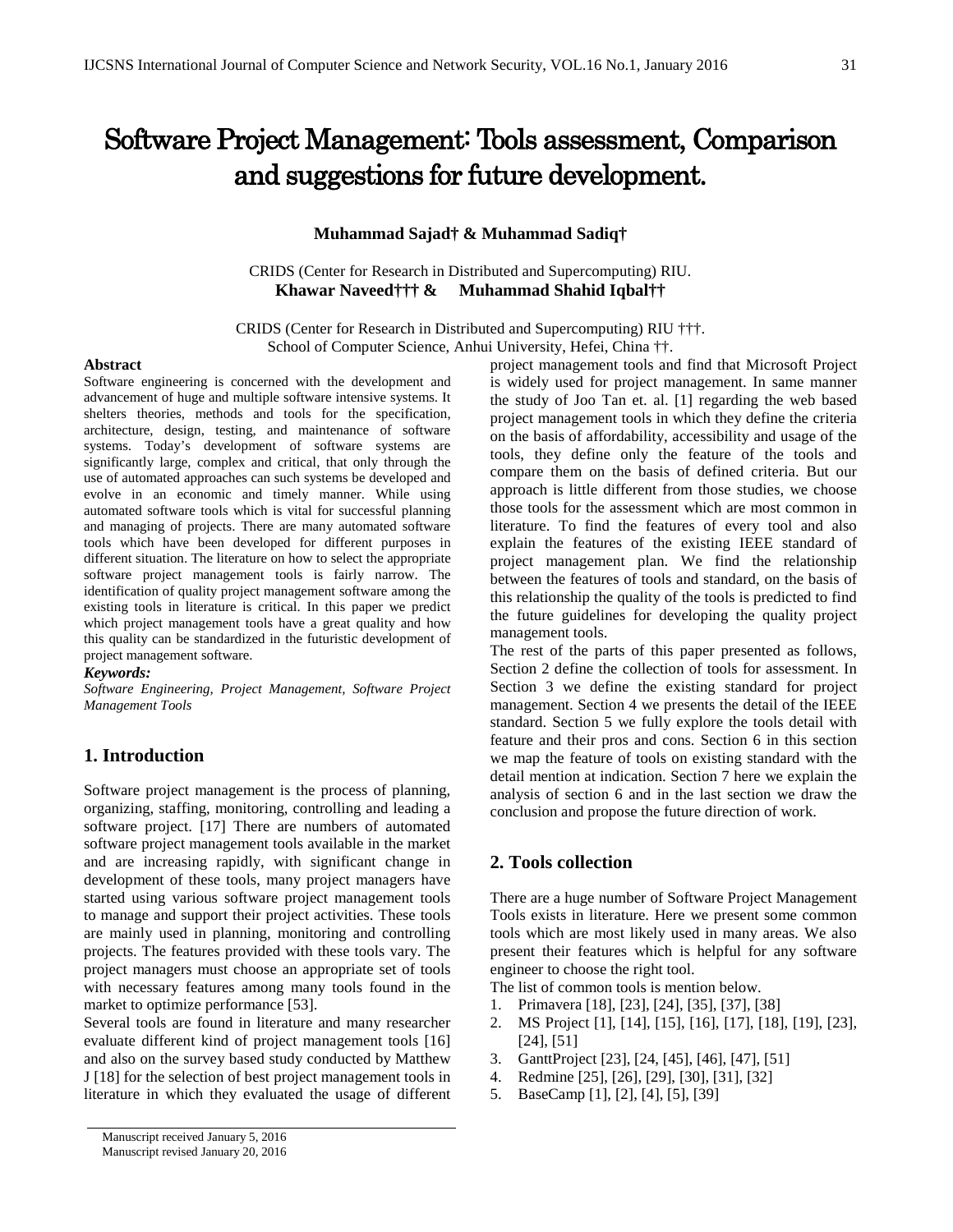7. Assembla [6], [10], [11], [12]

## **3. Defining Standard**

"Standards provide the details of what to do" We found the standard for the Software Project Management Plan in literature which are mention below. IEEE Std 16326-2009

## **4. Detail of Std 16326-2009**

"This International Standard is intended to aid project managers in managing to successful conclusion those projects concerned with software-intensive systems and software products. This International Standard specifies the required content of the project management plan (PMP). This International Standard also quotes the extracted purpose and outcome statements from the project processes of ISO/IEC 12207:2008 (IEEE Std 12207-2008) and ISO/IEC 15288:2008 (IEEE Std 15288- 2008), and adds detailed guidance for managing projects that use these processes for software products and software intensive systems".

#### Estimation plan

"Specify the cost and schedule for conducting the project as well as methods, tools, and techniques used to estimate project cost, schedule, resource requirements, and associated confidence levels. In addition, to re-estimate the cost, schedule, and resources needed to complete the project".

## Staffing plan

"Specify the number of staff required by skill level, the project phases in which the numbers of personnel and types of skills are needed, and the duration of need. This shall also specify the sources of staff personnel; for example by internal transfer, new hire, or contracted".

# Resource acquisition plan

"Specify the plan for acquiring and releasing the resources in addition to personnel needed to successfully complete the project. The resource acquisition plan should include a description of the resource acquisition and release process, including assignment of responsibility for all aspects of resource acquisition. The plan should include, but not be limited to, acquisition and release plans for equipment, computer hardware and software, training, service contracts, transportation, facilities, and administrative and ianitorial services".

## Project staff training plan

"Specify the training needed to ensure that necessary skill levels in sufficient numbers are available to successfully conduct the project. The training schedule shall include the types of training to be provided, numbers of personnel to be trained, entry and exit criteria for training, and the training method".

## Project work plans

"Specify the work activities, schedule, resources, budget and procurement details for the project".

## Work activities

"Specify the various work activities to be performed in the project. A work breakdown structure should be used to depict the work activities, for each work activity, factors such as the necessary resources, estimated duration, work products to be produced, acceptance criteria for the work products, and predecessor and successor work activities". Schedule allocation

"The schedule should include frequent milestones that can be assessed for achievement using objective indicators to assess the scope and quality of work products completed at those milestones. Techniques for depicting schedule relationships may include milestone charts, activity lists, activity Gantt charts, activity networks, critical path networks, and PERT".

## Resource allocation

"Resource allocation may include, as appropriate, personnel by skill level and factors such as computing resources, software tools, special testing and simulation facilities, and administrative support. A separate line item should be provided for each type of resource for each work activity".

#### Budget allocation

"The activity budget shall include the estimated cost for activity personnel and may include, as appropriate, costs for factors such as travel, meetings, computing resources, software tools, special testing and simulation facilities, and administrative support".

## Requirement management plan

"Specify the control mechanisms for measuring, reporting, and controlling changes to the product requirements, and the impacts of requirements changes on project schedule, budget, resources, risk and performance throughout the project's life cycle. Techniques that may be used for requirements control include traceability, prototyping and modelling, impact analysis, and reviews".

### Schedule control plan

"Specify the control mechanisms to be used to measure the progress of work completed at the major and minor project milestones, to compare actual progress to planned progress, and to implement corrective action when actual progress does not conform to planned progress".

#### Budget control plan

"Specify the control mechanisms to be used to measure the cost of work completed, to compare planned cost to budgeted cost, and to implement corrective action when actual cost does not conform to budgeted cost".

## Quality assurance plan

"Specify the mechanisms to be used to measure and control the quality of the work processes and the resulting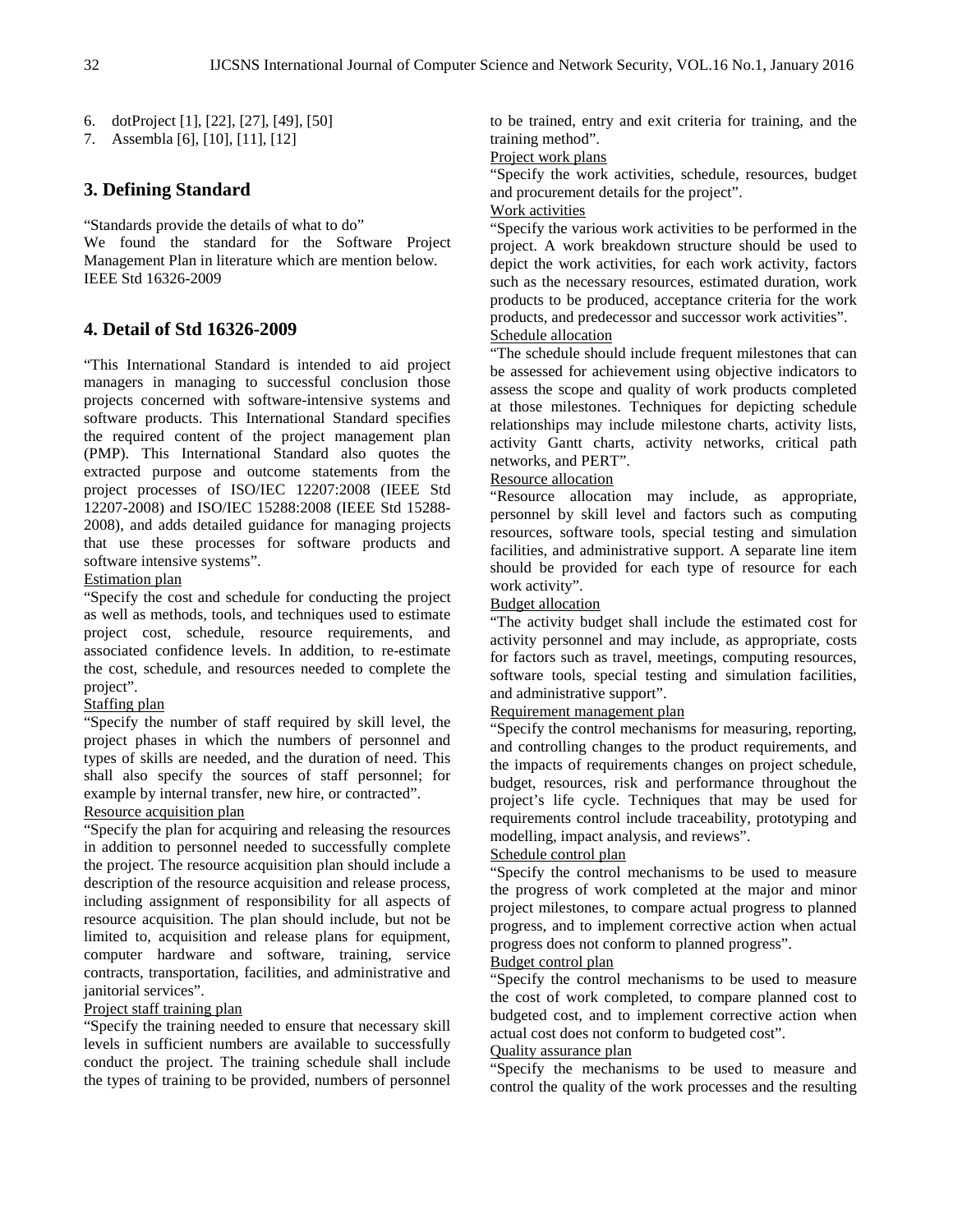work products. The quality assurance plan shall include provisions for vendor valuation and control. Quality control mechanisms may include quality assurance of work processes, verification and validation, joint reviews, audits, and process assessment".

## Subcontractor management plans

"This shall contain plans for selecting and managing any subcontractors that may contribute work products to the project. In particular, requirements management, monitoring of technical progress, schedule and budget control, product acceptance criteria, quality assurance, and measurement and risk management processes shall be included in each subcontractor plan". Project closeout plan "This shall contain the plans necessary to ensure orderly closeout of the project. Items in the closeout plan should include a staff reassignment plan, a plan for archiving project materials, a plan for post-mortem debriefings of project personnel, and preparation of a final report to include lessons learned and analysis of project objectives achieved".

## Supporting process plans

"This shall contain plans for the supporting processes that span the duration of the project. These plans shall include, but are not limited to, project supervision and work environment, decision management, risk management, configuration management, information management, quality assurance and measurement".

#### Risk management

"This shall specify the risk management plan for identifying, analyzing, and prioritizing project risk factors. This subclause shall also describe the procedures for contingency planning, and the methods to be used in tracking the various risk factors, evaluating changes in the levels of risk factors, and the responses to those changes". Configuration management

"This shall contain the configuration management plan for the project, to include the methods that will be used to provide configuration identification, control, status accounting, evaluation, and release management. In addition, the processes of configuration management to include procedures for initial baselining of work products, logging and analysis of change requests, change control board procedures, tracking of changes in progress, and procedures for notifying concerned parties when baselines are first established or later changed".

#### Documentation

"This shall contain the documentation plan for the project, to include plans for generating non-deliverable and deliverable work products. Organizational entities responsible for providing input information, generating, and reviewing the various documents shall be specified in the documentation plan. Non-deliverable work products may include items such as requirements specifications, design documentation, traceability matrices, test plans, meeting minutes and review reports. Deliverable work products may include source code, object code, a user's manual, an on-line help system, a regression test suite, a configuration library and configuration management tool, principles of operation, a maintenance guide".

# Quality assurance

"The quality assurance plan should indicate the relationships among the quality assurance, verification and validation, review, audit, configuration management, system engineering, and assessment processes".

# Measurement

"Specify the methods, tools, and techniques to be used in collecting and retaining project measures. The measurement plan shall specify the identified information needs, the measures to be collected, the definitions of each measure, and the methods to be used in validating, analyzing, and reporting the measures".

## Review and audits

"Specify the schedule, resources, and methods and procedures to be used in conducting project reviews and audits. The plan should specify plans for joint acquirersupplier reviews, management progress reviews, developer peer reviews, quality assurance audits, and acquirer-conducted reviews and audits".

## Verification and validation

"This shall contain the verification and validation plan for the project to include scope, tools, techniques, and responsibilities for the verification and validation work activities. Verification planning should result in specification of techniques such as traceability, milestone reviews, progress reviews, peer reviews, prototyping, simulation, and modelling. Validation planning should result in specification of techniques such as testing, demonstration, analysis, and inspection".

#### **A new clause has implemented in Std 16326-2009** Procurement plan

"This shall list the goods and services that will be purchased for the project and how they will be obtained. It shall specify the types of contracts to be used, who will conduct the procurement, sources of standard procurement documents, the deadline for obtaining each good and service and the lead times needed to conduct the procurement process".

### Scope change control plan

"This shall describe how to detect activities out of the project's scope and the actions that are to be taken if such activities are found or requested".

## Product delivery

"This shall contain plans for delivery of the project's product(s), and shall specify the product delivery approach, the required information flow both internal to the project and to all external organizations required to support the delivery, the packaging and physical delivery plans, and all associated customer documentation such as operation manuals, maintenance manuals and training materials". Project supervision and work environment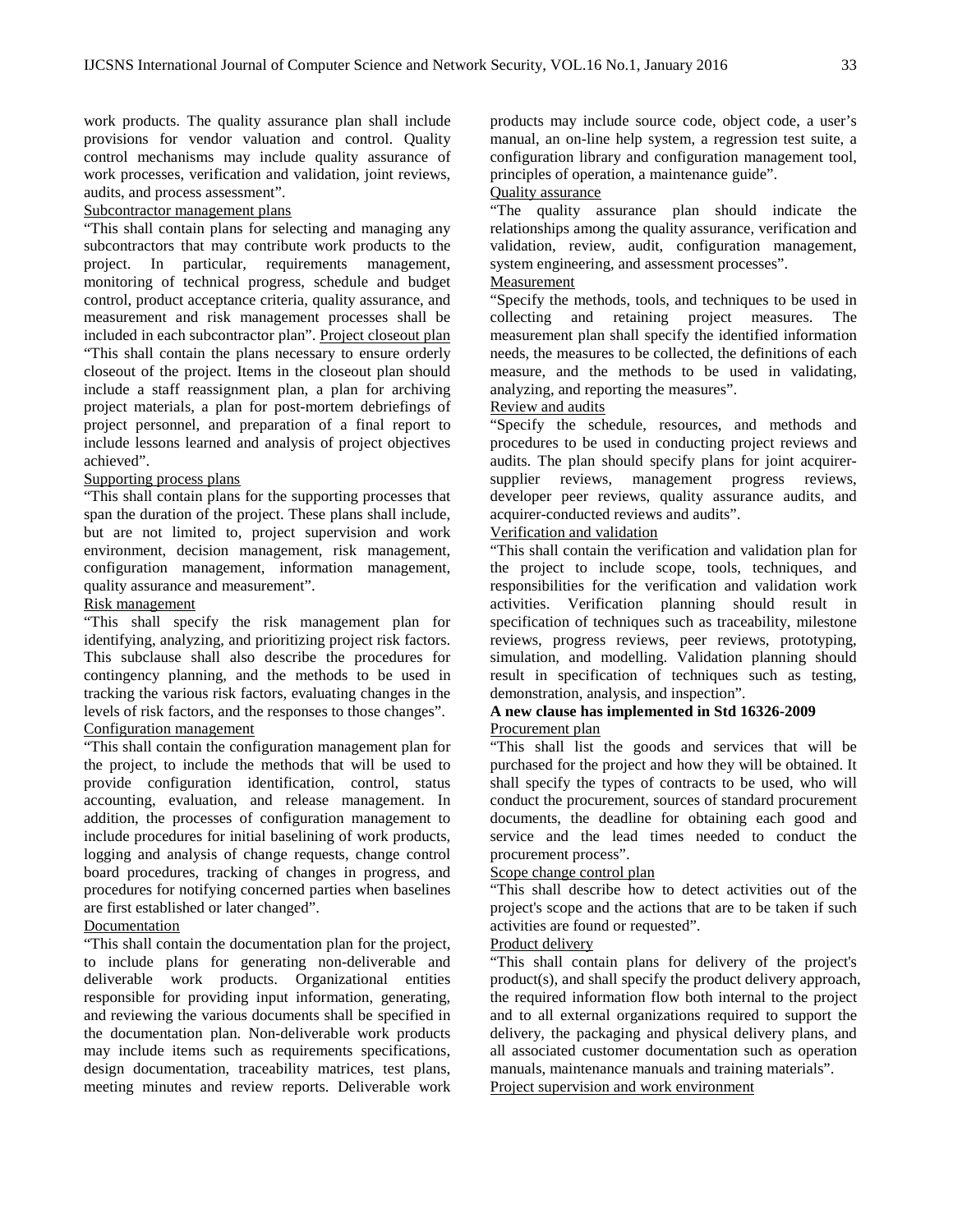"This shall state how the project manager provides day-today instructions, guidance, and discipline to help project members fulfil their assigned duties. The project manager shall provide a work environment in which project personnel can work together toward common project goals".

#### Decision management

"This shall specify decision categories based on circumstances and the need for decisions, and shall specify a scheme for their categorization. It shall specify a decision strategy for each decision category. This shall also identify method(s) for tracking and evaluating the outcomes and for supplying the required information for documenting and reporting in accordance with the information management sub-clause".

## Information management

"This shall contain the plans for identifying what project information is to be managed, the forms in which the information is to be represented, who is responsible for the various categories of project information, and how project information is to be recorded, stored, made available to designated parties, and disposed of as required".

# Communication and publicity

"This shall list the stakeholders that need to receive information about the project, the information to be communicated and the format, content and level of detail. Communication tools can include numerous types of publicity and marketing. The plan shall specify who is responsible for each element of communication, who will receive the communication, the methods and technologies that will be used, the frequency of communication, and how issues will be raised to higher levels of management if they are not resolved within specified timeframes".

# **5. Overview of Software Project Management Tools**

**Primavera** [15], [18], [23], [24], [35], [37], [38]

Primavera is a best Project Management module is comprehensive, multi-project planning and control software, built on SQL, Oracle, and SQL Server Express server databases for organization wide project management scalability.

Features:

o Scheduling: [21], [35], [44]

For calculating the project schedules a technique is used known as Critical Path Method (CPM). Activity duration and relationships between activities is used in CPM to calculate the project schedule.

o Tracking: [21], [35], [37]

This feature assist the Project Manager in performing schedule, cost, and resource analyses by enabling him to access, display, and manipulate project data in a variety of formats.

o Activity [21], [35], [37] Many activity operation like add, view, edit, and delete can be done on defined activities for the open projects.

- o Reports [21], [35], [44] Two reporting tools are available to access and report information stored in the database: the Report Wizard and the Report Editor.
- o Resources [21], [38], [44]

Resources include the personnel and equipment that perform work on activities across all projects. The Project Management module also enables you to distinguish between labor, material, and non-labor resources. Labor and non-labor resources are always time-based, and material resources, such as consumable items, use a unit of measure you can specify.

o Work Breakdown Structure (WBS) [44] , [21]

A WBS is a hierarchy of work that must be accomplished to complete a project, which defines a product or service to be produced. The WBS is structured in levels of work detail, beginning with the deliverable itself, and is then separated into identifiable work elements.

o Expenses [44], [21]

Expenses are non-resource costs associated with a project and assigned to a project's activities. They are typically one-time expenditures for non-reusable items.

- o Work Products and Documents [44], [21] Use Work Product and Document Details to view and edit detailed information about and/or open the selected work product or document.
- o Project Threshold [44], [21] Use the Project Threshold Details to view or modify

information about the selected [threshold.](javascript:BSSCPopup() The Project Threshold Details appear in the [Project Thresholds](mk:@MSITStore:C:%5CProgram%20Files%5COracle%5CPrimavera%20P6%5CProject%20Management%5Cen-us-PM.chm::/Details_and_windows/Project_Thresholds_Window.htm)  [window.](mk:@MSITStore:C:%5CProgram%20Files%5COracle%5CPrimavera%20P6%5CProject%20Management%5Cen-us-PM.chm::/Details_and_windows/Project_Thresholds_Window.htm)

o Project Risk [43], [21]

To identify, categorize, and prioritize potential risks associated with specific work breakdown structure (WBS) elements and resources.

o Project Issues [44], [21] Issues are known problems within a project plan that require attention or corrective action.

## Pros:

- o Efficient assessment and overview facility. [15]
- o Cost reduction. [15]
- o Shared resources. [15]
- o Primavera users particularly praised its rigorous and disciplined task logic. [41]
- o Primavera P6 is the most effective as it allows the user to define theoretically unlimited number of criteria as priority rules. [42]
- Robust and easy-to-use. [43]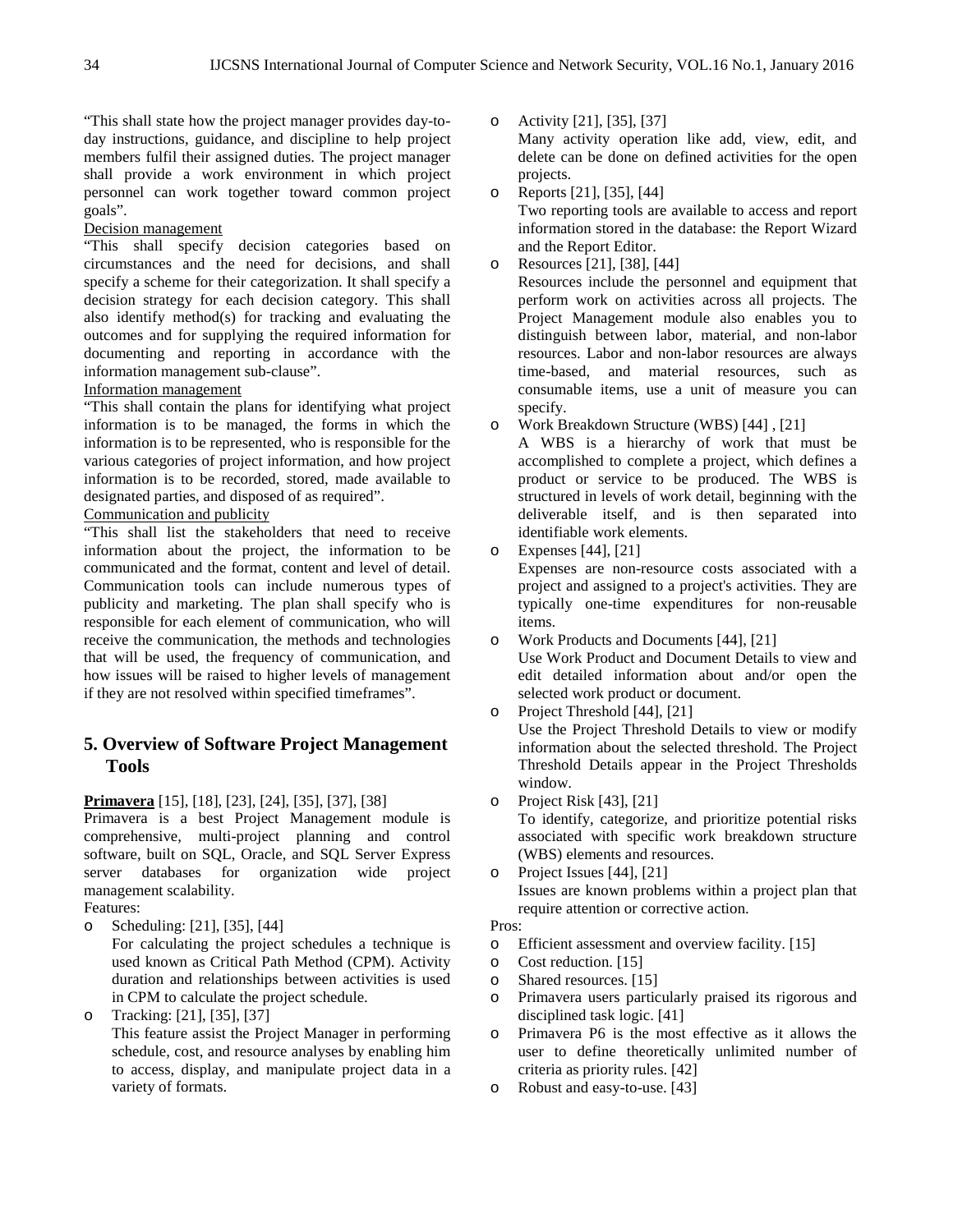o Provide a single solution to manage the project size and define the level of complexity to the project. [43]

#### Cons:

- o The defect management problem in the beginning was that the development features were prioritized over fault fixes by the scrum team members. In order to fix all the faults, they needed to dedicate one full sprint in the end just for fixing the bugs that were left unfixed earlier. [36]
- o Have a less tracking. [40]
- o Primavera is also comparatively more expensive than the other similar tools. [40]

**MS Project** [1], [14], [15], [16], [17], [18], [19], [23], [24], [51]

Microsoft Project have been developed to assist in the monitoring of the progress of projects, automatically requesting and logging status reports from team members and alerting the project manager if these are late or incomplete, [17]. It became the dominant PC-based project management software.

Features:

o Milestone view. [18], [52]

A reference point marking a major event in a project and used to monitor the project's progress. Any task with zero duration is automatically displayed as a milestone; you can also mark any other task of any duration as a milestone.

o Resource management [20], [52]

Resources are the people, equipment, and material needed to complete the tasks in a project. Work resources are the people and equipment that do the work of the project.

o Calendar view [20], [52] The Calendar view is probably the simplest view available in Project; however, even the Calendar view offers several formatting options.

o User control scheduling [18], [52]<br>MS Project 2010 has se

2010 has several scheduling enhancements to improve your control over your schedule. You can also create initial task lists in Microsoft Excel or Word and paste them into Project without having to reformat them.

o Fine tuning the Project plan [18], [52] When you build a project plan, you work with tasks, resources, and assignments together. Changes you make to tasks, for example, affect the resources assigned to those tasks.

o Gantt chart view [18], [52]

The Gantt chart view consists of two parts: a table on the left and a time scaled bar chart on the right. The bars on the chart graphically represent the tasks in the table in terms of start and finish dates, duration, and status (for example, whether work on the task has started or not).

o File management [18], [52]

Provide the feature of automatically save and recover office files, support different file format, to customize the list of recently used files and save it in earlier version.

o Tracking progress [18], [52] Properly tracking actual work and comparing it against the plan enables you to identify variance early and adjust the incomplete portion of the plan when necessary.

### Pros:

- o Fluent user interface. [18]
- o Flexible and ease. [18]
- o The manager should know the costs associated with each work and material resource. [52]
- o The ability to track actual work in a project plan. [52]
- o The Project Guide helps you set up your project plan correctly for the level of tracking you want to do. [52]
- o Before tracking actual work in a project plan, you should save a baseline. This gives you a "snapshot" of your initial project plan for later comparison against actual progress. This is one way to tell if your project is on track or not. [52]

o A big time saving of making a new project plan. [52] Cons:

- o There is no indication for new Project users make is to place semi-flexible or inflexible constraints on too many tasks in their projects. Such constraints severely limit your scheduling flexibility. [52]
- o It might not be practical or even possible to track tasks that are measured in minutes or hours. [52]

**GanttProject** [23], [24, [45], [46], [47], [51]

GanttProject is a cross-platform desktop tool and used for project scheduling and management. [47] GanttProject is a multi-application platform for planning and Project management [46] GanttProject can run on any operating system, GanttProject follows the task scheduling process same as defined in the Workflow 2, for saving the schedule the GanttProject uses an XML file format and that can be exported into HTML Webpages [23], and GanttProject conducted the scheduling activities by integrated through the e-Hub enacted workflow. [23], [24] Features:

o Scheduling [23], [45], [47]

Gantt chart and resource load chart is used for the identification of project scheduling, [45] and manage PERT charts, export and import charts in several file formats (e.g. PDF and HTML) [47]. The scheduling activities conducted in GanttProject are integrated through the e-Hub enacted workflow.

- o Task managing [45], [47] For the task management the GanttProject break the all tasks and define the dependency between these tasks.
- o Work break down structure [47]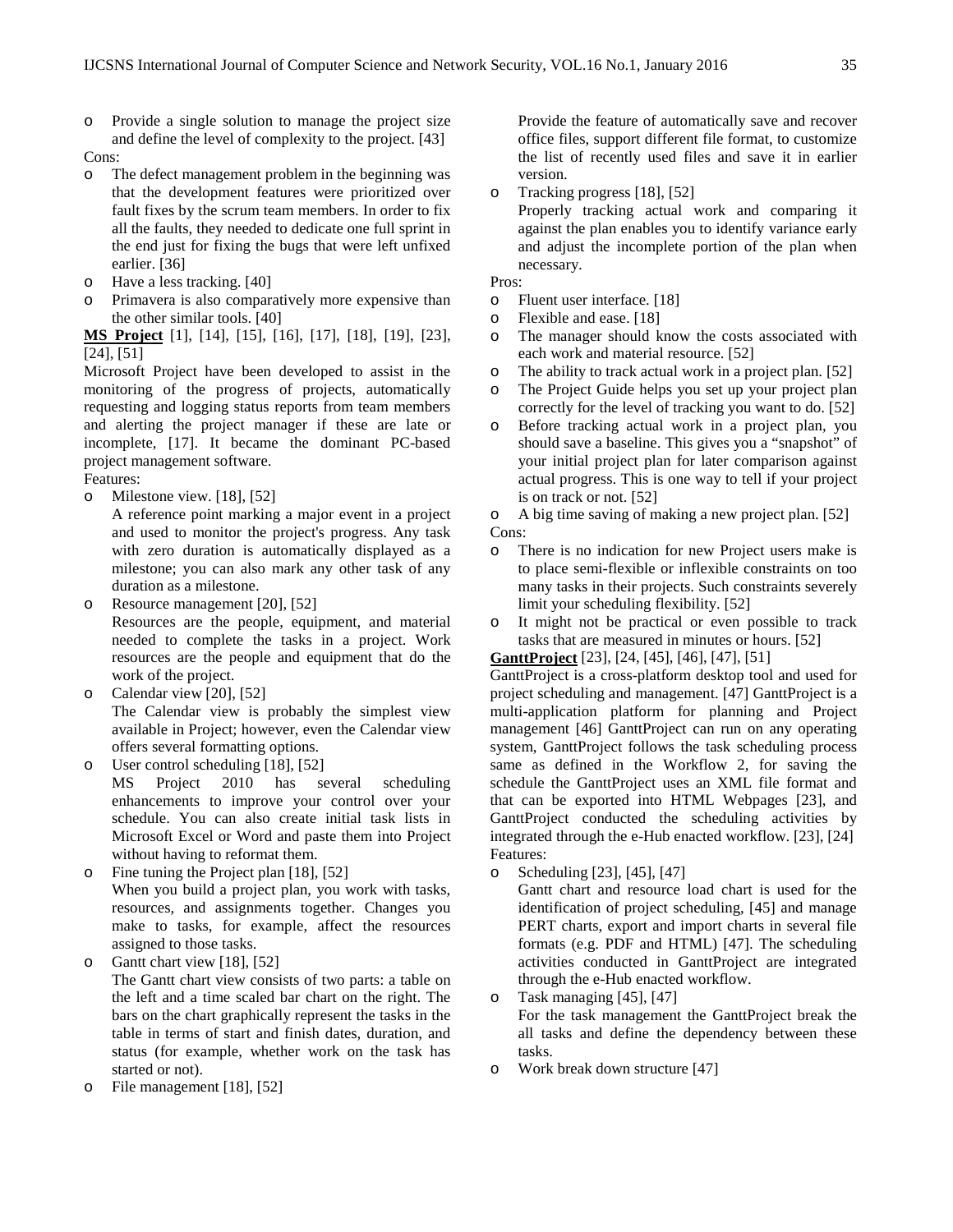Work break down represent the chunks of the major works, to simplify the scheduling of the activities and find the dependency between the activities.

o Milestone view [47]

Through the milestone view the whole summary of the project can be understand. GanttProject provide the milestone viewing option for its user to identify the project planning.

o Calendar view [51]

Calendar view is very important for project planning and scheduling through the calendar the boundary of project and task or activities times can be define. GanttProject provide the calendar view for scheduling and managing the project activities.

o Resource management [47], [51]

Define the human resources and their work on tasks. Pros:

- o It can be run on any operating system. [23] o Easy to use. [48]
- Easy to use. [48]
- o Simple gantt-chart functionality. [48]
- o Baselining. [48]
- Freeware. [48]

Cons:

- o Planing featuers to assistent the project manager are not available. [48]
- o Resource leveling and critical path visualization is not available. [48]
- o Only the resource strains are visualized. [48]
- o GanttProject contains too few instance of Blob. [45]

**Redmine** [10], [25], [29], [30], [31], [32]

Redmine project management web application tool was introduced during the initial agile implementation in MIMOS, which help the team and capture the requirement. It lists all the product backlogs. [26] Redmine is web based management tool. [29], [30] Redmine is more of a generic project management tool and does not offer a support for agile and scrum. A ticket system was used to submit user stories and tasks. [25]

Features:

o Task identification [25], [29]

Where's in other tools, representing the task with ID and attribute for description the same is done in Redmine in terms of ticket.

Issue tracking [26], [28], [30] Define you own statuses and issue types Workflow transitions can be set up for each issue type and role through the web-based administration interface (a default configuration can be loaded when installing the application).

- o Discussion board [32] Discussion of multiple people of the same project can be facilitated through the discussion board.
- o Calendar view [28], [34] Calendar based on issues start and due dated an automatic gantt chart can be generated.
- o News, documents & files management [28], [34] Any files can be shared easily with the opportunity of posting messages with the file also.
- o Email Notification [25], [28], [34] An email can be sent and notify for project activity, change set, news, issues, issue changes for showing the availability of atom feeds.
- o Time tracking [28], [34] Time can be entered at project or ticket level a simple report can be generated to view the time per user, issue type, category or activity.
- o Per project wiki and forums [28], [34] Wiki uses textile syntax and free linking within the wiki using brackets Diff and annotate views are available.

Pros:

- o Redmine is flexible not rigid. [29]
- o In Redmine we can handle the current status and description of each ticket because each ticket contains its own web page. [29]
- o Redmine support Software Configuration Management. [30]
- o Multi language support. [34]
- o Multi database support. [34]
- o Redmine provide a graphical representation for changes. [30]
- Cons:
- o Redmine does not offer specific support for Agile and Scrum. [25], [33]
- o No source code management. [33]<br>
o Does not generate the burn down c
- Does not generate the burn down charts automatically. [33]
- o Rally and RTC generate the burn down charts automatically whereas Redmine does not. [25]

## **BaseCamp** [1], [2], [4], [5]

It is a web based application tools only require internet access and web browser, it can be access. [2] Basecamp the project collaboration tool offers a free one-active project plan with two writeboards.[1] It allow many project and allowing the storage space for project.

#### Features:

o Milestone view [1], [3]

Milestone tab show the calendar on the right side of the page which shows all scheduled milestones with either yellow or blue highlighting and dashboard also provides a 14-day view of milestones due.

o Activity view [1], [3]

All the activities can be viewed through the dashboard. o Completed task view [1], [3]

- Completed tasks are clearly marked as strike-off and can be viewed through the dashboard.
- o Calendar view [1], [3]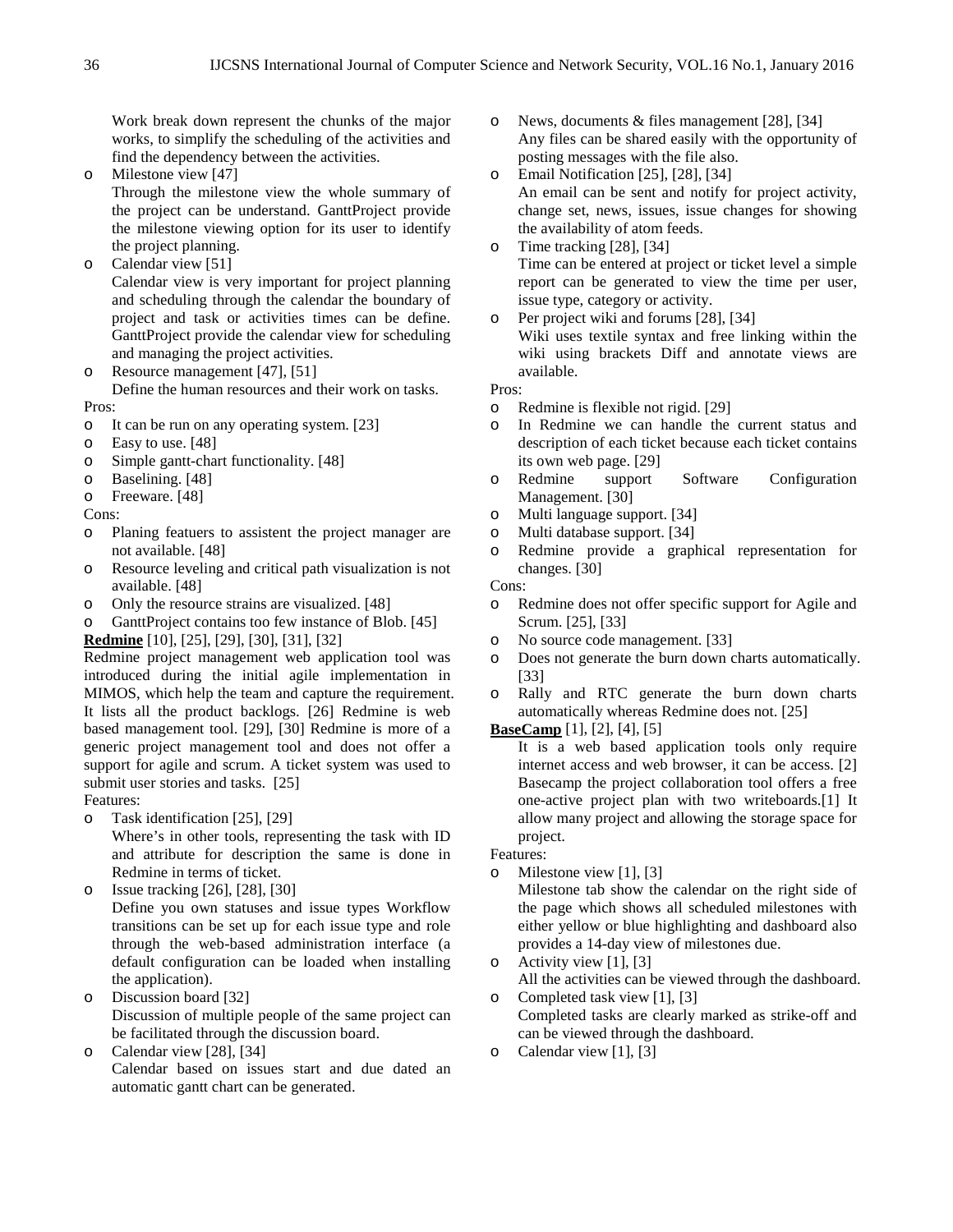Calendar view displayed on the right side of the page which shows all scheduled milestones with either yellow or blue highlighting.

- o Integrated messaging system [1], [3], [4] Participants of the same project can chat with each other using the chat tool called Campfire, which is one of group chat room web-based password protected application.
- o Effective communication [1], [3] The communication channel is on-line so there is no change to delay in the communication setup.
- o Time tracking [1], [3] The time tracking option is used to keep track on task after every hours [1] and also track the completion time of the project.

#### Pros:

- o It is a useful tool for project collaboration. [1]
- o It allows easy upgrade from the free project option to any of the paid plans. [1]
- o It also provides an attractive alternate tool option for collaborative teamwork. [1]
- o Very Simple [3]
- o Editable [3]
- o Simple task management [3]
- Cons:
- o It is so simple and you have to manually create more advanced reports [3]
- o People can forget to add time, add later, or change down the road [3]
- o Cannot assign specific deadlines [3]
- **dotProject** [1], [22], [27], [49], [50]

It is a web-based project management application, [49] designed to provide project layout and control functions. To understand dotProject, you need to understand what project management is all about. [22]

Features:

o Email based trouble Ticket System [22], [49]

The documents of meetings status that which documents should be discussed and which minutes documents to be serves for further meeting.

o Schedule analysis [49]

The fundamental of the Project Monitoring and Control is to understanding a project progress so that the project managers can take corrective action timely to ensure that the project meets its schedule or not.

o Cost analysis [49]

The fundamental of the Project Monitoring and Control is to understanding a project progress so that the project managers can take corrective action timely to ensure that the project cost is under control and within estimated targets.

- o File Repository [22] A proper file management is to be done through the File Repository function in the dotProject.
- Calendar view [22]

dotProject grants the view of the calendar for proper scheduling of the project.

o Discussion Forum [22]

Through the Discussion Forum in dotProject multiple people of the same project can discuss their issues in a group and found some better result.

o Issue tracking [49]

After the identification of an issue the project manager specify the project and task and describe the problem, its cause, and planned corrective actions for resolving the issue.

o Risk management [49]

The add-on module of the dotProject for risk management provides basic functionality for registering risks.

o Task tracker [49]

The track's which are defined during the project plan. A Task Tracker can be used for these tasks which take the users track time by recording the time during task execution.

o Report generation [49]

It generates various basic reports, such as a daily/weekly report, a task summary report, project statistics, and schedule comparison Gantt charts, demonstrating actual progress on various tasks (percent completed). It also provides a high-level overview on the effort spent in all ongoing projects.

#### Pros:

- o Free (open source) web based PM tool with a good user interface.[27], [49] ,[50]
- o It comes with a good ticket management system and Multi-language support.[27]
- o Gantt charts, permissions based access, forums, history function, collaboration through attaching files to tasks/projects.[27]
- o It makes it easy to manage multiple companies and multi-projects.[27]
- o dotProject is volunteer-supported and provided free. [49]

## Cons:

- o No hosting available as it needs to be installed on a web server.[27]
- o Doesn't provide a mechanism for recording effort required to complete a task.[27]
- o Accurate tracking of schedule and cost is difficult. The documentation is cryptic and difficult to understand.[27]
- o The developments on this tool seem slow.[27]

#### **Assembla** [6], [10], [11], [12]

It is a web based tool; it allows companies to hire its PM applications online. It depends on the project team's need to perform project activities. Some features of the Assembla tool [8], [9], [12] is given below.

- Features:
- o Milestones view [8], [9]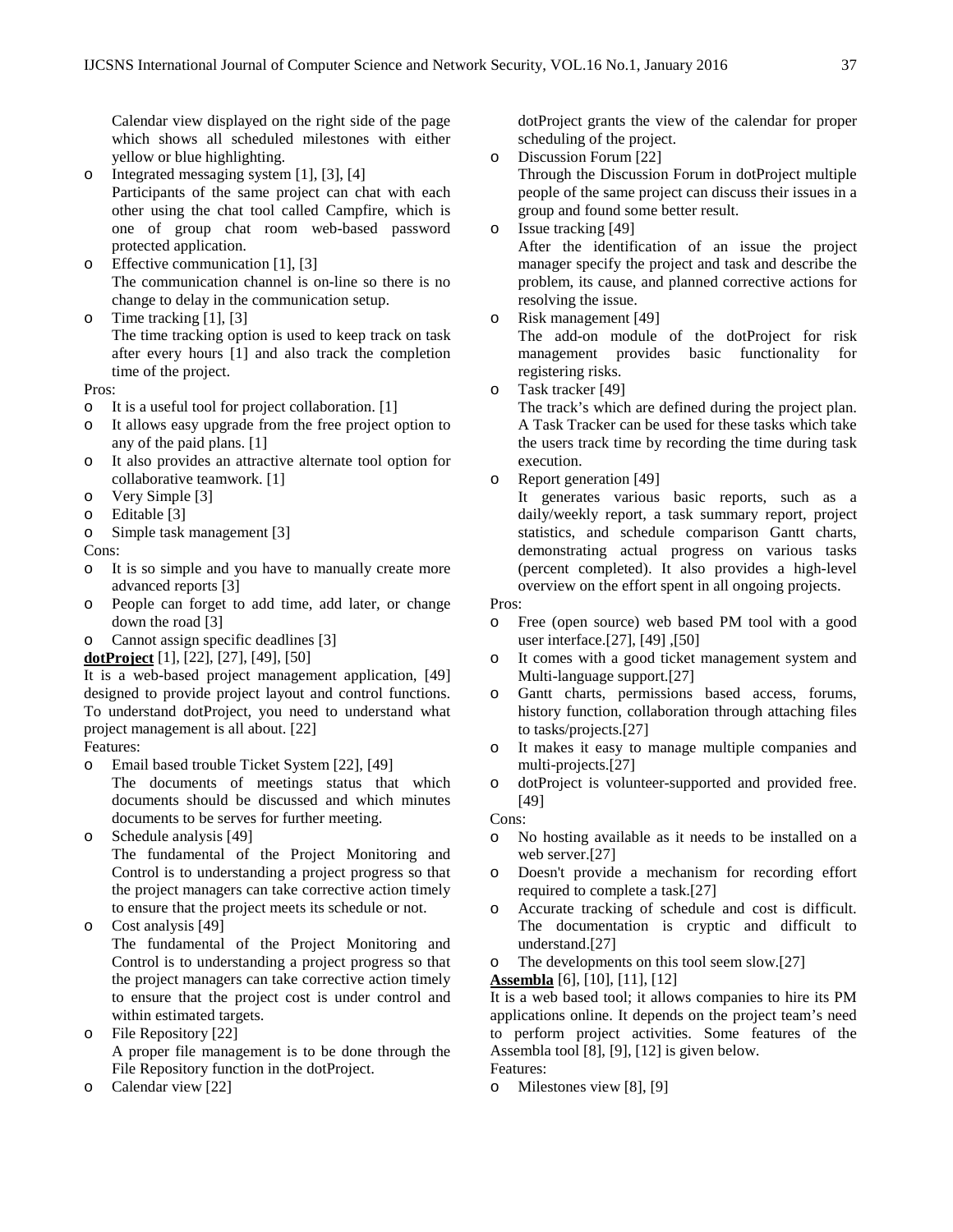Milestones view is available to all team member of the project they can easily calculate the progress of the project through the achievements of the targeted milestones.

- o Email Integration [8], [9], [12] Assembla web-based project management tool provide easy email facility to all the participant of the project.
- o Issue tracking [8], [9] The project manager describes the problem, defines its cause, and planned corrective actions for resolving the issue by the issue tracking facility provided by Assembla tool.
- o Instant messaging [8], [9] Any update can be conveyed quickly through the instant messaging facility provided by Assembla tool. o Ticketing [7], [8], [9], [12]
	- Accelerate your team with a task tracking

Pros:

- o It can be accessed from anywhere [13]
- 
- o Easy to use [13] Can be customize as our need [13]
- o Brief content [13]

Cons:

- o What happens if their server goes down? We have no control over this [13]
- o Internet connection is required while using.
- Costly
- **Indication:**
- $\sqrt{ }$ : The clause presented in standard has been mostly automated in the related features of tools.
- P1: Only the cost control mechanism specified in the standard clause "Budget control plan" has been automated in the tracking feature of the tool.
- P2: Only the preparation of final report defined in the standard clause "Project Closeout Plan" has been automated in the report feature of the tool.
- P3: Only the preparation of meeting minutes & review report in the standard clause "Documentation" has been automated in the report feature of the tool.
- P4: Only the expenses charged on the administrative support in the standard clause "Budget Allocation" has been automated in the expenses feature of the tool.
- P5: Only on how the issue will be raised to higher level of management if they are not resolved within specified timeframe in the standard clause "Communication & Publicity" has been partially automated to automatically generated issue for consideration in the project issue feature of tool.
- P6: As the issue tracking is the additional clause defined by the author in which tracking of the identified issue covered the tool feature project issue partially automate the additional clause

issue tracking by automatically generating the issue.

- P7: Only to see the work completed at the major and minor project milestones in the standard clause "Schedule Control Plan" has been automated through the milestone review feature of the tool.
- P8: Only milestone review in the standard clause "Verification and Validation" has been automated through the milestone review feature of the tool.
- P9: Only to estimate the resource requirement in the standard clause "Estimation Plan" has been automated through the resource management feature of the tool.
- P10: Only the work activities defined against necessary resources in the standard clause "Work Activities" has been automated through the resource management feature of the tool.
- P11: Only the acquisition and release plans for equipment in the standard clause "Resource Acquisition Plan" has been automated through the project plan feature of the tool.
- P12: To improve the quality and clarify the variance in plan the quality assurance audits in the standard clause "Review and Audits" has been automated through the track actual work against plan in the tracking progress feature of the tool.
- P13: Only to see the work completed at the major and minor project milestones in the standard clause "Schedule Control Plan" has been automated through the milestone review feature of the tool.
- P14: Only milestone review in the standard clause "Verification and Validation" has been automated through the milestone review feature of the tool.
- P15: Only the preparation of meeting minutes & review report in the standard clause "Documentation" has been automated in the report feature of the tool.
- P17: Only milestone review in the standard clause "Verification and Validation" has been automated through the milestone review feature of the tool.
- P18: Activity view in the standard clause "Work Activity" has been automated through the GUI activity view feature of the tool.
- P19: Only the compare actual progress to planned progress in the standard clause "Schedule Control Plan" has been automated through the Schedule analysis feature of the tool.
- P20: Only the preparation of final report in the standard clause "Project closeout plan" has been automated through the report generation feature of the tool.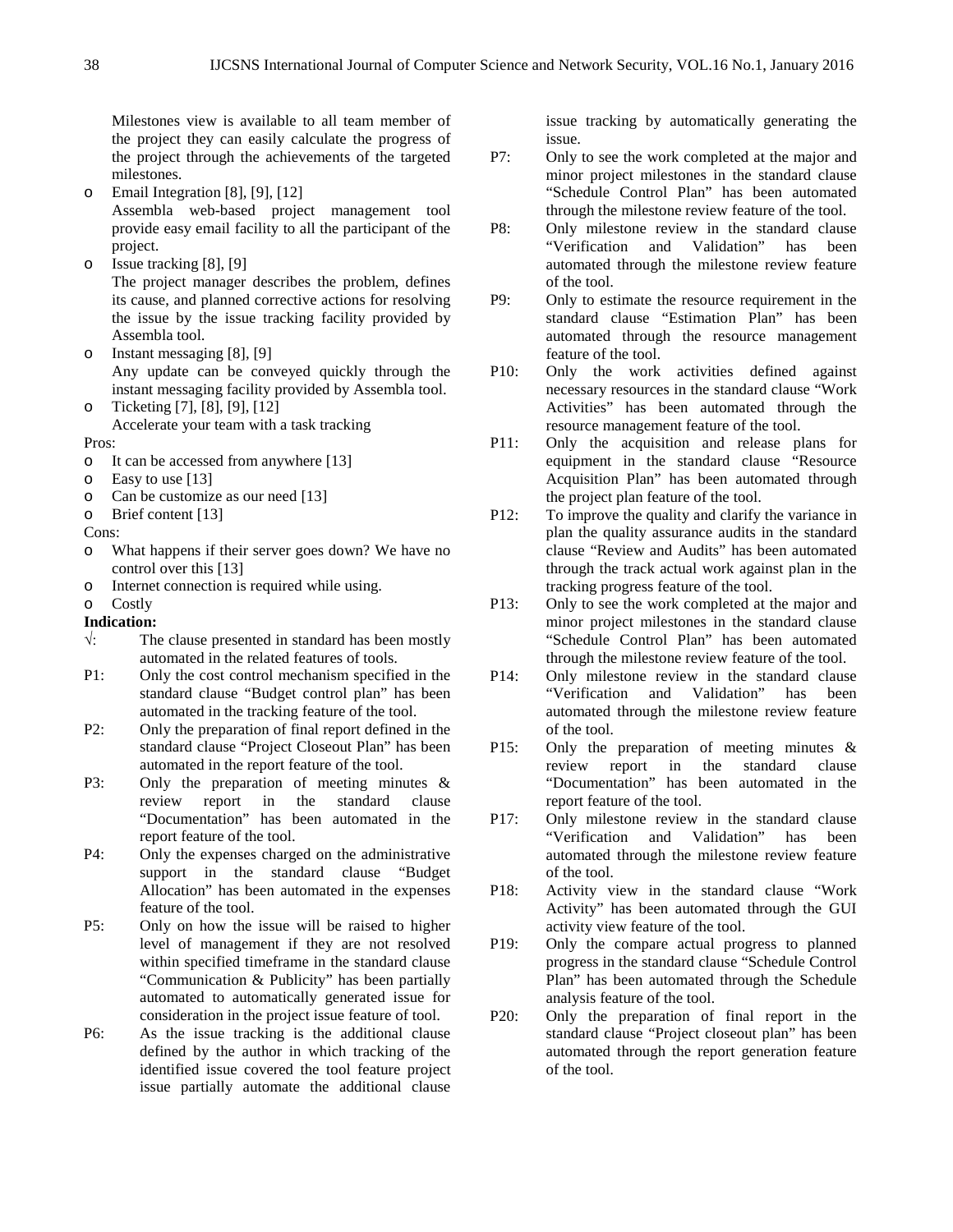- P21: Only the preparation of meeting minutes & review report in the standard clause "Documentation" has been automated in the report generation feature of the tool.
- P22: Only to see the work completed at the major and minor project milestones in the standard clause "Schedule Control Plan" has been automated through the milestone review feature of the tool.
- P23: Only milestone review in the standard clause "Verification and Validation" has been automated through the milestone review feature of the tool.

## **6. Gap Analysis**

In section 6, while analyzing the existing features of the IEEE standard and the additional features followed for the development of software project, as described in Figure-1, that the additional 27% new features have been used by cloud based software development.

Figure-2 describes that there are 37% features of defined IEEE standard 16326-2009 have been overlooked by automated tools that have been developed for the purposes of software project management.<br>
Figure 1: Features



Refer to the Project Planning clause the Analysis Table at Section-6 shows that, the sub clauses i.e. Staffing plan, Project staff training plan and Procurement plan have been overlooked.

The sub clauses Scope change control plan and Subcontractor management plan of the Project assessment & control have also been overlooked.

The Standard clause i.e. Supporting process plans contains the sub clauses Project supervision, Decision management,<br>Information management, Quality assurance and Information management, Measurement have been entirely overlooked by the automated tools. Product delivery clause of the Standard has also overlooked.



The features defined in the standard, like in the Project Planning clause the sub clause Estimation plan has been partially automated in the MS Project tool by the name of feature resource management, the scope of this feature is to estimate and planned the resources. The sub-clause Review and audits of the supporting process plans has been partially automated in the feature of MS Project tool named tracking progress.

## 7. **Analysis**

Mapping of tool's Features on Existing Standard.

The sub-clause budget allocation under the project planning clause has been partially automated in Primavera tools.

In the Project assessment and control clause the sub clause Schedule control plan and Project closeout plan, has also been partially automated by various automated tools.

In the Supporting process plans clause the sub clause Verification & Validation, Review & Audits has also been partially automated by various tools.

## 8. **Conclusion and Future Work**

We analysis the commonly referred software project management tools in a different way. While mapping the features of SPM tools on the existing IEEE standard. The additional features has been defined separately in the analysis table. We found there are 27% of the new additional features which are not mentioned in the existing standard. We also found that only 63% features of the existing standard are followed by tools and the some of the standard features has been overlooked i.e 37%. The features like, Issue tracking, Calendar view, Email notification and task management are mostly repeated features in most of the tools. The detail of these additional features not clearly mentioned in the existing standard of project management plan. The details of these features and the additional new features can be added in the standard for upcoming software development tools in future.

As currently most of the development of software is done on cloud basis, the web based software development trend grows up very quickly. The web based management tools used for handling such kind of management of software development. The global software development is related with the current circumstances that violates the coverage of the features of existing project management standard. This analysis study can be further enhanced to other web based management tools. On the basis of that new standard for the management of global software development (GSD) can be launched on the basis of finding such kind of additional features of the tools.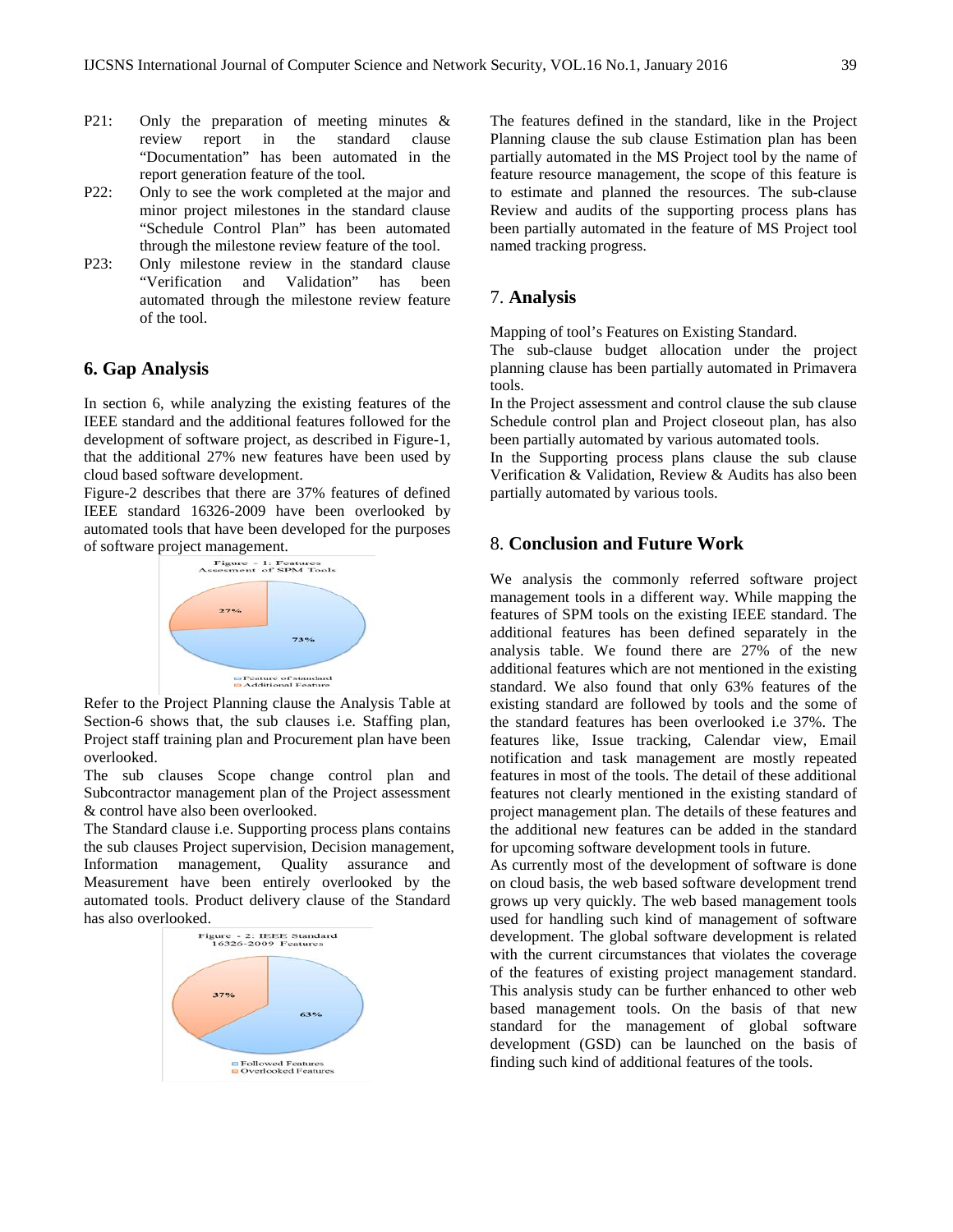|                |                                                                | <b>Feature of Tools</b>                                                                                                    | IEEE Standard 16326-2009                                                             |                   |                                              |                                    |                             |                                 |                          |                     |                                      |                                                     |                                                                  |                                                     |                                           |                            |                                                                   |                                    |                       |                                            |                        |                    |               |                                 |                                        |                             |                        |                                   |                  |                 |                                 |                  |                             |             |
|----------------|----------------------------------------------------------------|----------------------------------------------------------------------------------------------------------------------------|--------------------------------------------------------------------------------------|-------------------|----------------------------------------------|------------------------------------|-----------------------------|---------------------------------|--------------------------|---------------------|--------------------------------------|-----------------------------------------------------|------------------------------------------------------------------|-----------------------------------------------------|-------------------------------------------|----------------------------|-------------------------------------------------------------------|------------------------------------|-----------------------|--------------------------------------------|------------------------|--------------------|---------------|---------------------------------|----------------------------------------|-----------------------------|------------------------|-----------------------------------|------------------|-----------------|---------------------------------|------------------|-----------------------------|-------------|
| S.No           |                                                                |                                                                                                                            | <b>Project Planning</b><br>Project assessment and contro<br>Supporting process plans |                   |                                              |                                    |                             |                                 |                          |                     |                                      |                                                     |                                                                  |                                                     |                                           |                            |                                                                   | <b>Additional Features</b>         |                       |                                            |                        |                    |               |                                 |                                        |                             |                        |                                   |                  |                 |                                 |                  |                             |             |
|                | Name of Tools                                                  |                                                                                                                            |                                                                                      | Staffing Plan     | Resource acquisition plan<br>staff training  | plan<br>Work activities<br>Project | Schedule allocation         | allocation<br>Resource          | <b>Budget allocation</b> | Procurement plan    | Requirement management plan          | Scope change control plan                           | Schedule control plar                                            | Budget control plan                                 | Subcontractor management plan             | Project closeout plan      | Product delivery                                                  | Project supervisi                  | Decision management   | Configuration management<br>Risk managemen | Information management | Documentation      | Communication | Quality assurance<br>Measuremen | Review and audi                        | Verification and validation | <b>Issue Tracking</b>  | Discussion Board<br>Calendar View | E-mail Notificat | File Management | Time tracking                   | Pre-project wiki | Instant Messagin            |             |
|                |                                                                | Scheduling [35], [21]                                                                                                      |                                                                                      |                   |                                              |                                    |                             |                                 |                          |                     | X                                    | X                                                   | $\overline{X}$                                                   | X                                                   | X                                         | Х                          |                                                                   |                                    |                       |                                            |                        |                    |               |                                 |                                        |                             |                        |                                   |                  |                 |                                 |                  |                             |             |
|                |                                                                | Tracking [35], [37], [21]<br>Activity [35], [37], [21]<br>Report [35], [44], [21<br>Resources [38], [21]<br>WBS [44], [21] | X<br>X<br>X                                                                          | X.<br>X<br>X<br>X | X<br>$\mathbf X$<br>X<br>X<br>$\overline{X}$ |                                    | X<br>X<br>X                 | X<br>X<br>$\overline{\text{X}}$ | X<br>K<br>X              | X<br>X<br>X<br>X    | X<br>$\mathbf X$<br>X<br>$\mathbf X$ | X<br>$\mathbf X$<br>X<br>$\mathbf X$<br>$\mathbf X$ | $\overline{X}$<br>$\mathbf X$<br>X<br>$\mathbf X$<br>$\mathbf X$ | X<br>$\mathbf X$<br>X<br>$\mathbf X$<br>$\mathbf X$ | X<br>$\mathbf X$<br>X<br>$\mathbf X$<br>X | X<br>$\mathbf X$<br>X<br>X | X<br>$\bar{\mathbf{X}}$<br>$\mathbf X$<br>$\overline{\mathbf{X}}$ | X<br>X.<br>X                       | X<br>X<br>X<br>X<br>K | X                                          | X<br>X                 | X<br>X             | Х<br>X        | X<br>X<br>X                     | X                                      | X<br>X                      | X<br>X<br>X            | X<br>X                            | X<br>X           | X               | X<br>X<br>X<br>X                |                  | X<br>X<br>X                 | Χ<br>X      |
|                |                                                                |                                                                                                                            |                                                                                      |                   |                                              |                                    |                             |                                 |                          |                     |                                      |                                                     |                                                                  |                                                     |                                           |                            |                                                                   |                                    |                       |                                            |                        |                    |               |                                 |                                        |                             |                        |                                   |                  |                 |                                 |                  |                             |             |
|                | Primavera [15], [18], [35], [23], [24], [37], [38]             | Expenses [44], [21]<br>Documents [44], [21]                                                                                | X<br>X X                                                                             | X                 | X<br>X<br>X<br>$\mathbf X$                   | X.<br>X                            | X<br>X                      | X<br>X                          | X                        | X<br>X              | $\mathbf X$<br>$\mathbf X$           | X<br>$\mathbf X$                                    | $\mathbf X$<br>$\mathbf X$                                       | ✓<br>$\mathbf X$                                    | $\mathbf X$<br>$\mathbf X$                | X<br>X                     | X<br>X                                                            | X.<br><b>XX</b>                    | X<br>X<br>X           | X.                                         | X<br>X.                | Х                  | X<br>X        | X<br>X<br>X                     | X                                      | X<br>X                      | X<br>X<br>X            | X.<br>X<br>X                      | X<br>X           | X.              | X<br>X.<br>X                    | X<br>X X         | X<br>X                      |             |
|                |                                                                |                                                                                                                            | X X                                                                                  |                   | $\mathbf x$<br>$\mathbf X$                   | X                                  | X                           | X                               | X                        |                     | $\mathbf X$                          | $\mathbf X$                                         | $\mathbf X$                                                      | $\mathbf X$                                         | $\mathbf X$                               | X                          |                                                                   | $\mathbf{x} \mathbf{x} \mathbf{x}$ |                       | X                                          | X                      |                    | X             |                                 |                                        |                             | X                      | X                                 | X                | X               | X                               | X                | X                           |             |
|                |                                                                | Project Threshold [44], [21]<br>Project Risk [43], [21]                                                                    | X X                                                                                  |                   | $\mathbf X$<br>X                             | X                                  | X                           | X                               | X                        | X<br>X              | X                                    | X                                                   | $\mathbf X$                                                      | $\mathbf X$                                         | $\mathbf X$                               | X                          | X                                                                 | XX                                 | X                     |                                            | X                      | X<br>ХX            | X<br>X        | X<br>X                          | х<br>X                                 | X<br>X                      | X<br>X<br>x            | X                                 | X                | X.              | X<br>X.                         | X.               | X                           |             |
|                |                                                                | Project Issues [44], [21]                                                                                                  | X X                                                                                  |                   | $\mathbf X$<br>X                             | $\overline{X}$                     | X                           | $\mathbf X$                     | $\bar{\mathbf{x}}$       | X                   | $\mathbf X$                          | $\mathbf X$                                         | $\mathbf X$                                                      | $\mathbf X$                                         | $\mathbf X$                               | X                          | X                                                                 | X X                                | X                     | $\mathbf{X}$                               | X                      | X                  |               | X<br>X                          | X                                      | X                           |                        | X                                 | X                |                 | X                               |                  | X                           | X           |
| $\overline{c}$ |                                                                | Milestone view [18]                                                                                                        | X.                                                                                   | $\mathbf X$       | $\overline{\text{X}}$<br>X                   |                                    | X                           | X                               | $\overline{X}$           | X                   | $\mathbf X$                          | $\mathbf X$                                         |                                                                  | X                                                   | X                                         | X                          | $\overline{\text{X}}$                                             | X                                  | X                     |                                            |                        |                    | X             |                                 |                                        |                             |                        | X                                 |                  |                 | X                               | X.               | X                           |             |
|                |                                                                | Resource management [20]                                                                                                   |                                                                                      |                   |                                              |                                    |                             |                                 |                          | X                   | X                                    | X                                                   | $\mathbf X$                                                      | $\overline{X}$                                      | $\mathbf X$                               | X                          |                                                                   |                                    |                       |                                            |                        |                    |               |                                 |                                        |                             |                        |                                   |                  |                 |                                 |                  |                             |             |
|                |                                                                | Calendar view [20]                                                                                                         |                                                                                      |                   |                                              |                                    |                             |                                 |                          |                     | X                                    | $\mathbf X$                                         | $\mathbf X$                                                      | $\mathbf X$                                         | X                                         | X                          |                                                                   |                                    |                       |                                            |                        |                    |               |                                 |                                        |                             |                        |                                   |                  |                 |                                 |                  |                             |             |
|                | [16], [17], [19], [23],<br>[24], [51]<br>MS Project [14], [15] | Scheduling [18]<br>Project plan [18]                                                                                       |                                                                                      |                   |                                              |                                    |                             |                                 |                          |                     | X                                    | X<br>X                                              | X<br>X                                                           | X<br>X                                              | X<br>X                                    | X<br>X                     |                                                                   |                                    |                       |                                            |                        |                    |               |                                 |                                        |                             |                        |                                   |                  |                 |                                 |                  |                             |             |
|                |                                                                | Gantt chart view [18]                                                                                                      |                                                                                      |                   |                                              |                                    |                             |                                 |                          |                     | X                                    | $\overline{\mathbf{x}}$                             | $\overline{\textbf{X}}$                                          | $\mathbf X$                                         | $\mathbf X$                               | X                          |                                                                   |                                    |                       |                                            |                        |                    |               |                                 |                                        |                             |                        |                                   |                  |                 |                                 |                  |                             |             |
|                |                                                                | File management [18]                                                                                                       |                                                                                      |                   |                                              |                                    |                             |                                 |                          |                     | X                                    | X                                                   | X                                                                | X                                                   | $\mathbf X$                               | X                          |                                                                   |                                    |                       |                                            |                        |                    |               |                                 |                                        |                             |                        |                                   |                  |                 |                                 |                  |                             |             |
|                |                                                                | [18] Fracking progress                                                                                                     |                                                                                      |                   |                                              |                                    |                             |                                 |                          |                     | X                                    | X                                                   | $\mathbf X$                                                      | X                                                   | X                                         | X                          |                                                                   |                                    |                       |                                            |                        |                    |               |                                 |                                        |                             |                        |                                   |                  |                 |                                 |                  |                             |             |
|                | Ganttproject [23],<br>$[24, [45], [46],$<br>$[47], [51]$       | Scheduling [23], [45], [47]                                                                                                |                                                                                      |                   |                                              |                                    |                             |                                 |                          |                     | X                                    | X                                                   | $\mathbf X$                                                      | X                                                   | $\mathbf X$                               | X                          |                                                                   |                                    |                       |                                            |                        |                    |               |                                 |                                        |                             |                        |                                   |                  |                 |                                 |                  |                             |             |
|                |                                                                | Task management [45], [47]                                                                                                 |                                                                                      |                   |                                              |                                    |                             |                                 |                          |                     | X                                    | X                                                   | X                                                                | X                                                   | $\mathbf X$                               | X                          | x                                                                 |                                    |                       |                                            |                        |                    |               |                                 |                                        |                             |                        |                                   |                  |                 |                                 |                  |                             |             |
|                |                                                                | WBS [47]                                                                                                                   |                                                                                      |                   |                                              |                                    |                             |                                 |                          |                     | X                                    | $\mathbf X$                                         | $\mathbf X$                                                      | $\mathbf X$                                         | $\mathbf X$                               | X                          |                                                                   |                                    |                       |                                            |                        |                    |               |                                 |                                        |                             |                        |                                   |                  |                 |                                 |                  |                             |             |
|                |                                                                | Milestone view [47]                                                                                                        |                                                                                      |                   |                                              |                                    |                             |                                 |                          |                     | X                                    | X                                                   |                                                                  | X                                                   | X                                         | X                          |                                                                   |                                    |                       |                                            |                        |                    |               |                                 |                                        |                             |                        |                                   |                  |                 |                                 |                  |                             |             |
|                |                                                                | Calendar view [51]                                                                                                         |                                                                                      |                   |                                              |                                    |                             |                                 |                          |                     | X                                    | X                                                   | $\mathbf X$<br>$\mathbf X$                                       | $\mathbf X$<br>X                                    | $\mathbf X$<br>X                          | $\mathbf X$<br>X           |                                                                   |                                    |                       |                                            |                        |                    |               |                                 |                                        |                             |                        |                                   |                  |                 |                                 |                  |                             |             |
| 4.             | Redmine [10], [25], [29],<br>[30], [31], [32]                  | Resource management [47], [51]<br>Task identification [25], [29]<br>ssue tracking [26], [28], [30]                         |                                                                                      |                   |                                              |                                    |                             |                                 |                          |                     | X<br>X<br>X                          | X<br>X<br>X                                         | X<br>$\mathbf X$                                                 | X<br>X                                              | X<br>X                                    | X<br>X                     |                                                                   |                                    |                       |                                            |                        |                    |               |                                 |                                        |                             |                        |                                   |                  |                 |                                 |                  |                             |             |
|                |                                                                | Discussion board [32]                                                                                                      |                                                                                      |                   |                                              |                                    |                             |                                 |                          |                     | X                                    | X                                                   | $\overline{X}$                                                   | $\overline{X}$                                      | X                                         | X                          |                                                                   |                                    |                       |                                            |                        |                    |               |                                 |                                        |                             |                        |                                   |                  |                 |                                 |                  |                             |             |
|                |                                                                | Calendar view [34]                                                                                                         |                                                                                      |                   |                                              |                                    |                             |                                 |                          |                     | X                                    | X                                                   | X                                                                | X                                                   | $\mathbf X$                               | X                          | x                                                                 |                                    |                       |                                            |                        |                    |               |                                 |                                        |                             |                        |                                   |                  |                 |                                 |                  |                             |             |
|                |                                                                | Documents & File Management [34]<br>Email Notification [25], [34]                                                          |                                                                                      |                   |                                              |                                    |                             |                                 |                          |                     | X                                    | X<br>X                                              | X<br>$\mathbf X$                                                 | X<br>X                                              | X<br>X                                    | X<br>X                     |                                                                   |                                    |                       |                                            |                        |                    |               |                                 |                                        |                             |                        |                                   |                  |                 |                                 |                  |                             |             |
|                |                                                                | Time tracking [34]                                                                                                         |                                                                                      |                   |                                              |                                    |                             |                                 |                          |                     | X<br>X                               | $\mathbf X$                                         | $\mathbf X$                                                      | $\mathbf X$                                         | $\mathbf X$                               | X                          | $\overline{X}$                                                    |                                    |                       |                                            |                        |                    |               |                                 |                                        |                             |                        |                                   |                  |                 |                                 |                  |                             |             |
|                |                                                                | Pre project wiki [28], [34]                                                                                                |                                                                                      |                   |                                              |                                    |                             |                                 |                          |                     | X                                    | $\mathbf X$                                         | $\mathbf X$                                                      | X                                                   | $\mathbf X$                               | X                          |                                                                   |                                    |                       |                                            |                        |                    |               |                                 |                                        |                             |                        |                                   |                  |                 |                                 |                  |                             |             |
| 5.             |                                                                | Milestone view [1], [3]                                                                                                    |                                                                                      |                   |                                              |                                    |                             |                                 |                          |                     | X                                    | X                                                   |                                                                  | X                                                   | X                                         | X                          |                                                                   |                                    |                       |                                            |                        |                    |               |                                 |                                        |                             |                        |                                   |                  |                 |                                 |                  |                             |             |
|                |                                                                | Activity view [1], [3]                                                                                                     |                                                                                      |                   |                                              |                                    |                             |                                 |                          |                     | X                                    | X                                                   | $\mathbf X$                                                      | X                                                   | X                                         | X                          |                                                                   |                                    |                       |                                            |                        |                    |               |                                 |                                        |                             |                        |                                   |                  |                 |                                 |                  |                             |             |
|                | , [1], [2],<br>[5]                                             | Task view [1], [3]                                                                                                         | $\mathbf{v}$ $\mathbf{v}$                                                            | X                 |                                              |                                    | X                           |                                 |                          | $\overline{X}$      | X<br>$\bar{x}$                       | $\mathbf X$<br>X                                    | $\mathbf X$                                                      | $\mathbf X$                                         | $\mathbf X$                               | X<br>$\mathbf{x}$          | $\overline{X}$                                                    |                                    |                       |                                            |                        |                    |               |                                 |                                        |                             |                        |                                   |                  |                 |                                 |                  |                             |             |
|                | <b>BaseCamp</b><br>$\boxed{4}$                                 | 'alendar view [1], [3]<br>Integrated messaging [1], [3], [4]                                                               | X X                                                                                  |                   | $\mathbf X$                                  | X X                                | $\mathbf X$                 |                                 | XX                       | $\mathbf X$         | $\mathbf X$                          | $\mathbf X$                                         | X<br>$\mathbf X$                                                 | X<br>X                                              | X<br>$\mathbf X$                          | $\mathbf X$                |                                                                   | X X X X                            |                       | $\mathbf X$                                |                        |                    |               | X X X X X X                     |                                        | X                           | X X                    | X                                 |                  | XX              | X                               |                  |                             | $\mathbf x$ |
|                |                                                                | Communication [1], [3]                                                                                                     | X X                                                                                  |                   | $\mathbf X$                                  |                                    | X                           |                                 | $\mathbf{X}$             | X                   | $\mathbf X$                          | $\mathbf X$                                         | $\mathbf X$                                                      | $\mathbf X$                                         | $\mathbf X$                               | $\mathbf X$                | X                                                                 | X X                                |                       |                                            | X                      |                    | X             | X                               |                                        | X                           | X                      | X                                 |                  |                 | X                               |                  | X X                         |             |
|                |                                                                | Time tracking $[1]$ , $[3]$                                                                                                |                                                                                      | $X$ $X$ $X$ $X$   |                                              |                                    |                             |                                 |                          | <b>x x x x x</b>    |                                      | $\mathbf X$                                         | $\mathbf X$                                                      | $\mathbf X$                                         | $\mathbf X$                               | $\mathbf X$                |                                                                   | <b>X X X</b>                       |                       |                                            |                        |                    |               |                                 | $x$ $x$ $x$ $x$ $x$ $x$ $x$ $x$        |                             |                        | <b>X X X</b>                      |                  | X X             | $\angle$ X X X X                |                  |                             |             |
|                | Dotproject [22], [27], [49],<br>[50]                           | Email system <sup>[22]</sup>                                                                                               | X X                                                                                  |                   | <b>X X X</b>                                 |                                    |                             | $X$ $X$ $X$                     |                          | X                   | X                                    | $\mathbf X$                                         | $\mathbf X$                                                      | $\mathbf X$                                         | X                                         | X                          |                                                                   | X X X                              | X                     | X                                          | X X                    |                    | X             | X                               |                                        | $\mathbf X$                 | X                      | X.<br>X.                          |                  | $\mathbf{X}$    | $\mathbf{X}$                    | X X              | X X                         |             |
|                |                                                                | Schedule analysis [49]                                                                                                     |                                                                                      | $\mathbf X$       | X X X                                        |                                    |                             | <b>X X X</b>                    |                          | $\mathbf x$         | $\boldsymbol{\mathrm{X}}$            | $\mathbf X$                                         | 9                                                                | $\mathbf X$                                         | $\mathbf X$                               | X                          |                                                                   | <b>X X X</b>                       | X                     | X                                          |                        |                    | X X X X       | X                               | X                                      | X                           | X X                    | $\mathbf X$                       |                  | X               | $\mathbf{X}$                    | X X              | X X                         |             |
|                |                                                                | Cost analysis [49]                                                                                                         | X                                                                                    | X                 | $\mathbf x$<br>X <sub>1</sub>                | X                                  | $\mathbf X$                 |                                 | X X                      | X                   | $\boldsymbol{\mathrm{X}}$            | $\mathbf X$                                         | $\mathbf X$                                                      | ✓                                                   | $\mathbf X$                               | $\mathbf X$                | $\mathbf x$                                                       | XX                                 | X                     |                                            | X                      | X                  | X X           | X                               |                                        | X                           | X                      | X<br>X                            | X                | X               | X                               | X X              | X X                         |             |
|                |                                                                | File repository [22]                                                                                                       |                                                                                      | X X X X X         |                                              |                                    |                             | X X X                           |                          | X                   | $\mathbf X$                          | $\mathbf X$                                         | $\bold{X}$                                                       | $\mathbf X$                                         | $\mathbf X$                               | X                          | X                                                                 | ХX                                 | X                     | X                                          | X.                     | X                  | X<br>X        | X                               |                                        | X                           | X<br>X.                | X.                                | X                |                 | X                               | $X$ $X$ $X$ $X$  |                             |             |
| 6.             |                                                                | Calendar view [22]                                                                                                         |                                                                                      | <b>X X X X X</b>  |                                              |                                    |                             |                                 |                          | <b>X X X X</b>      | X                                    | $\mathbf X$                                         | $\mathbf X$                                                      | $\mathbf X$                                         | X                                         | X                          |                                                                   | X X X                              | X                     | X                                          | X                      | $\bar{\textbf{X}}$ | X X           | X                               |                                        | X                           | X                      | X                                 | $\mathbf{X}$     | $\mathbf{X}$    | $\mathbf{X}$                    | X X              | $X$ $X$                     |             |
|                |                                                                | Discussion forum [22]                                                                                                      | X X                                                                                  |                   | X<br>$\mathbf{X}$                            | X                                  | X                           |                                 | X X                      | X                   | X                                    | $\mathbf X$                                         | $\mathbf X$                                                      | X                                                   | $\mathbf X$                               | X                          | X                                                                 | XX                                 | X                     |                                            | X                      | X                  | X             | X                               |                                        | X                           | X                      |                                   |                  |                 |                                 |                  | X X                         |             |
|                |                                                                | ssue tracking [49]                                                                                                         | X X                                                                                  | $X$ $X$ $X$ $X$   | X                                            | X X                                | $\mathbf{X}$<br>$\mathbf X$ |                                 | X X                      | X<br><b>X X X</b>   | $\boldsymbol{\mathrm{X}}$<br>X       | $\mathbf X$<br>$\mathbf X$                          | $\mathbf X$<br>$\overline{\textbf{X}}$                           | $\mathbf X$<br>$\mathbf X$                          | X<br>X                                    | X<br>X                     | $\mathbf{X}$<br>X                                                 | X X                                | X                     | X<br>X                                     | X<br>X                 | X                  | X<br>X<br>X   | X                               |                                        | X                           |                        | X                                 | X                |                 | X<br>X                          | X X              | X X<br>X X                  |             |
|                |                                                                | Risk management [49]<br>Task tracker [49]                                                                                  | X X                                                                                  |                   | X X                                          | X                                  | $\mathbf{X}$                |                                 | X X                      | $\mathbf{X}$        | $\mathbf X$                          | $\overline{X}$                                      | $\boldsymbol{\mathrm{X}}$                                        | $\mathbf X$                                         | $\mathbf X$                               | $\mathbf X$                |                                                                   | <b>X X X</b>                       | X                     | X                                          | X                      | X                  | X.<br>X X     | X                               | X                                      | X                           | X<br>X<br>$\mathbf{X}$ | X                                 |                  | X.              | X                               |                  | $X$ $\prime$                |             |
|                |                                                                | Report generation [49]                                                                                                     | X X                                                                                  |                   | X X X                                        |                                    |                             |                                 |                          | <b>X X X X X</b>    |                                      | $\mathbf X$                                         | $\mathbf X$                                                      | $\mathbf X$                                         | X                                         |                            |                                                                   | X X X                              |                       |                                            | $X$ $X$ $X$ $1$        |                    | X X           |                                 | X X                                    | X                           | X X                    | X                                 |                  | XX              | X                               | <b>X X X X</b>   |                             |             |
| 7.             | Assembla<br>[6], [10],<br>[11], [12]                           | Milestone view [8], [9]                                                                                                    |                                                                                      | $X$ $X$ $X$ $Y$   |                                              |                                    | X                           |                                 | XX                       | $\mathbf X$         | X                                    | X                                                   |                                                                  | X                                                   | $\mathbf X$                               | $\mathbf X$                | X                                                                 | X                                  | X<br>X                |                                            | ХX                     |                    | X             |                                 |                                        | 3                           | X                      | $\mathbf{X}$<br>X                 |                  | X               | X                               |                  | X X                         |             |
|                |                                                                | Email integration [8], [9], [12]                                                                                           |                                                                                      | <b>X X X X X</b>  |                                              |                                    |                             | $X$ $X$ $X$                     |                          | X                   | $\boldsymbol{\mathrm{X}}$            | $\mathbf X$                                         | $\boldsymbol{\mathrm{X}}$                                        | $\mathbf X$                                         | $\mathbf X$                               | $\mathbf X$                |                                                                   | X X X                              | X                     |                                            | X                      | X                  | X X           | X                               | X                                      | X                           | X X                    | X.                                |                  | $\mathbf{X}$    | X                               | X X X X          |                             |             |
|                |                                                                | ssue tracking [8], [9]                                                                                                     |                                                                                      |                   |                                              |                                    |                             |                                 |                          | X X X X X X X X X X |                                      | $\mathbf X$                                         | $\mathbf X$                                                      | $\mathbf X$                                         | $\mathbf X$                               | X                          |                                                                   |                                    |                       |                                            |                        |                    |               |                                 | $X$ X X X X X X X X X X X X X $\prime$ |                             |                        |                                   |                  |                 | $X$ $X$ $X$ $X$ $X$ $X$ $X$ $X$ |                  |                             |             |
|                |                                                                | Instant messaging [8], [9]<br>Task tracking [7], [8], [9], [12]                                                            | X X                                                                                  |                   | $X$ $X$ $X$                                  |                                    | $\mathbf X$                 |                                 | XX                       | X                   | X                                    | X<br>$\mathbf X$                                    | $\mathbf X$<br>$\mathbf X$                                       | $\mathbf X$<br>$\mathbf X$                          | $\mathbf X$<br>X                          | $\mathbf X$                |                                                                   | X X X X                            |                       | $\mathbf X$                                | X X                    |                    |               | $X$ $X$ $X$                     | X                                      | X                           | X                      | $\mathbf{X}$<br>X                 | X                | $\mathbf{X}$    | X                               | X X              | $\mathbf{X}$<br>$\mathbf X$ |             |
|                |                                                                |                                                                                                                            |                                                                                      |                   |                                              |                                    |                             |                                 |                          | x x x x x x x x x x |                                      |                                                     |                                                                  |                                                     |                                           |                            |                                                                   |                                    |                       |                                            |                        |                    |               |                                 |                                        |                             |                        |                                   |                  |                 |                                 |                  |                             |             |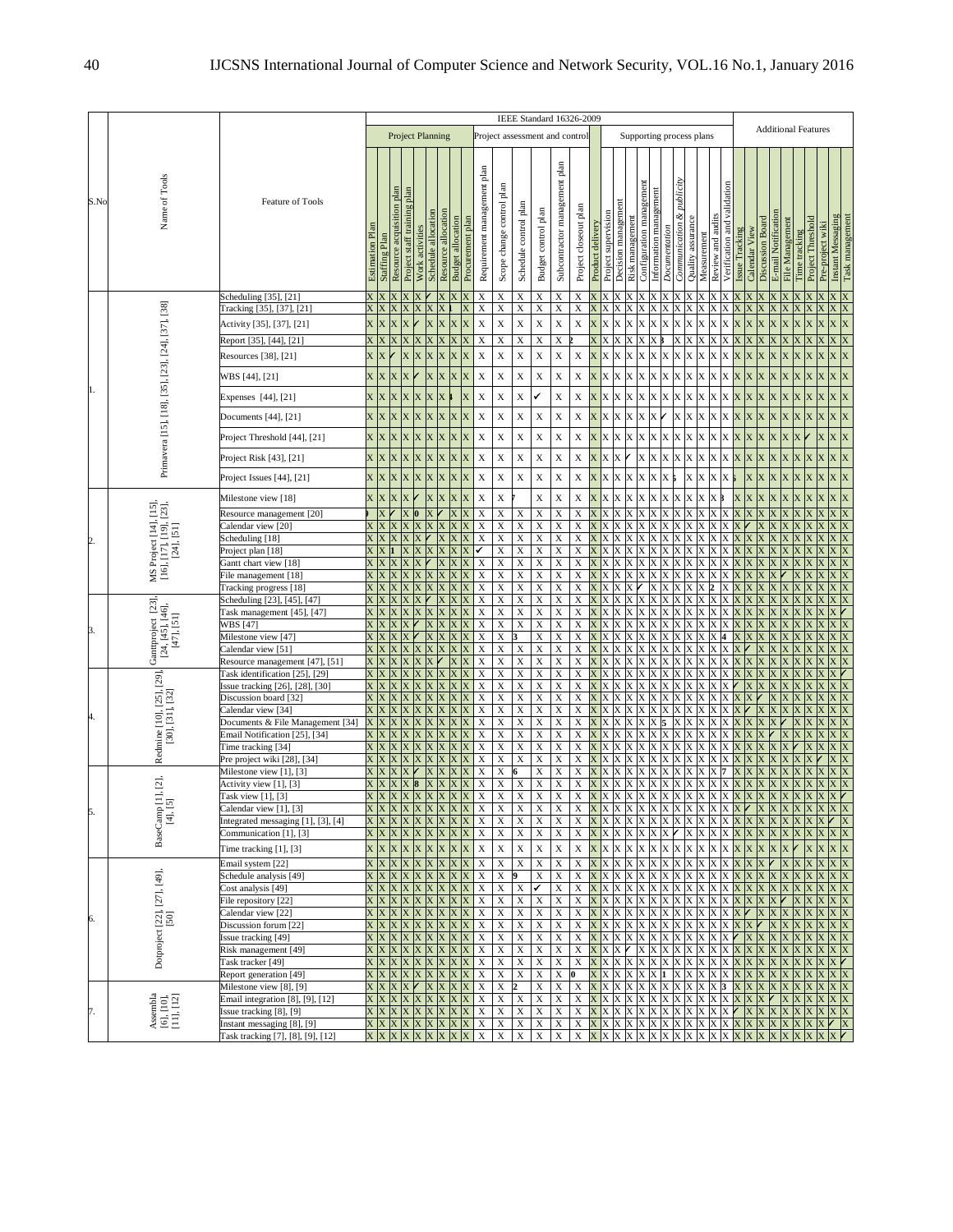#### **References**

2012.

- [1] Joo Tan, Mark Jones, "An Evaluation of Tools Supporting Enhanced Student Collaboration", IEEE Xplore - Frontiers in Education Conference, 38th Annual FIE 2008, pp. F3H-7 - F3H-12.
- [2] [http://www.basecamphq.com/,](http://www.basecamphq.com/) accessed on 27th June, 2012
- [3] [http://www.promana.net/basecamp-review/,](http://www.promana.net/basecamp-review/) accessed on 27th June, 2012
- [4] Asa Cajander, Tony Clear, "Students Analyzing their Collaboration in an International Open Ended Group Project", FIE'09 Proceedings of the 39th IEEE international conference on Frontiers in education conference, ISBN: 978-1-4244-4715-2, 2009, pp. 1 – 6.
- [5] Joo tan, "Student Evaluation In Monitored Team Projects", Journal of Computing Sciences in Colleges, Volume 25 Issue 3, January 2010, pp. 172 – 179.
- [6] Javier Portillo Rodríguez, Christof Ebert, and Aurora Vizcaino, "Technologies and Tools for Distributed Teams", Journal IEEE Software, Volume 27 issue 5, September 2010, pp. 10 - 14.
- [7] [http://www.assembla.com/,](http://www.assembla.com/) accessed on 28th June 2012. [8] http://product-managementsoftware.venturebeat.com/q/2/5056/What-features-does-Assembla-by-Assembla-Inc-have, accessed on 28th June,
- [9] http://www.computingportal.org/node/9585 accessed on 28th June, 2012
- [10] Juan Manuel Dodero, et at. "Open linked data model revelation and access for analytical web science", Springer- Volume 240, ISBN: 978-3-642-24730-9, 2011, pp 105 - 116.
- [11] Jing Du, Ye Yang, Zhongpeng Lin et. al, "A Case Study on Usage of a Software Process Management Tool in China", APSEC '10 Proceedings of the 2010 Asia Pacific Software Engineering Conference, ISBN: 978-0-7695- 4266-9, 2010, pp. 443 – 452.
- [12] Filippo Lanubile, Christof Ebert et. al, "Collaboration Tools for Global Software Engineering", Computing & Processing (Hardware/Software), IEEE Computer Society, Volume 27, ISSN: 0740 – 7459, March-April 2010, pp. 52 – 55.
- [13] [http://www.assembla.com/spaces/ ETN](http://www.assembla.com/spaces/%20ETN%20Test/messages/154435)  [Test/messages/154435](http://www.assembla.com/spaces/%20ETN%20Test/messages/154435) accessed on 28th June, 2012.
- [14] Manish Agrawal and Kaushal Chari, "Software Effort, Quality, and Cycle Time: A Study of CMM Level 5 Projects", IEEE Transactions on software engineering, Volume. 33, no. 3, March 2007, pp. 145 – 156.
- [15] Jakov Crnkovic, et at. "Software Support for the Classical, Contemporary and Future Project Management SCAI", Journal of Systemics, Cybernetics and Informatics, Volume 4 No 2, pp 72 – 79.
- [16] Sherlock Licorish, et at. "Supporting agile team composition: A prototype tool for identifying personality (In) compatibilities", ICSE Workshop on Cooperative and Human Aspects on Software Engineering, ISBN: 978-1- 4244-3712-2, 2009, pp. 66 -73.
- [17] Damlan Hodgson, "Disciplining The Professional: The Case of Project Management", Journal of Management Studies, Volume. 39, Issue 6, 2002, pp. 803 – 821.
- [18] [http://www.microsoft.com/project/en/gb/project-pro-2010](http://www.microsoft.com/project/en/gb/project-pro-2010-new-features.aspx) [new-features.aspx](http://www.microsoft.com/project/en/gb/project-pro-2010-new-features.aspx) accessed on 28th June, 2012.
- [19] Matthew J. Liberatore and Bruce Pollack-Johnson, "Factors Influencing the Usage and Selection of Project Management Software", IEEE Transactions on Engineering Management, Volume 50, Issue 2, May 2003, pp. 164 – 174.
- [20] xa.yimg.com/kq/groups/219484 00/1473075708/.../MSProject.ppt accessed on 28th June, 2012.
- [21] User Manual: "Primavera® P6™ Project Management" Copyright © Primavera 1999 - 2007. All rights reserved.
- [22] http://www.dotproject.net/modules.php?op=modload&na me=News&file=article&sid=5 accessed on 5th July, 2012.
- [23] Z. Ren, C.J. Anumba, T.M. Hassan, G. Augenbroe, M. Mangini, "Collaborative project planning A case study of seismic risk analysis using an e-engineering hub", Journal of Computers in Industry - Volume 57, Issue 3, April 2006, pp. 218 – 230.
- [24] Z. Ren, C.J Anumba, G. Augenbroe, T.M. Hassan, "A functional architecture for an e-Engineering hub", ELSEVIER, Automation in Construction, Volume 17, Issue 8, November 2008, pp. 930 – 939.
- [25] Christelle Scharff, "Guiding Global Software Development Projects using Scrum and Agile with Quality Assurance", 24th IEEE-CS Conference on Software Engineering Education and Training, ISBN: 978-1-4577- 0349-2, 2011, pp. 274 – 283.
- [26] Hasliza Md Sarkan, Tengku Puteri Suhilah Ahmad, Azuraini Abu Bakar, "Using JIRA and Redmine in Requirement Development for Agile Methodology", IEEE 5th Malaysian Conference in Software Engineering (MYSEC), ISBN: 978-1-4577-1530-3, December 2011, pp. 408 - 413.
- [27] <http://pm-software.org/web-based/dotproject> accessed on 30th September 2012.
- [28] <http://www.redmine.org/projects/redmine/wiki/Features> accessed on 26th November 2012.
- [29] Keisuke Fujiwara, Yoshinari Nomura, and Hideo Taniguchi, "A Mailing List Management System Mashing-up withWeb Services", IEEE 2010 International Conference on Broadband, Wireless Computing, Communication and Applications (BWCCA), ISBN: 978-1-4244-8448-5, November 2010, pp. 695 - 700.
- [30] Jerry Clarke, et at. "A Common Computational Science Environment for High Performance Computing Centers" IEEE 2010 DoD High Performance Computing Modernization Program Users Group Conference (HPCMP-UGC), ISBN: 978-1-61284-986-7, June 2010, pp. 442 – 449.
- [31] Shigeru Hosono, et at. "Fast Development Platforms and Methods for Cloud Applications", IEEE Asia Pacific Services Computing Conference (APSCC), ISBN: 978-1- 4673-0206-7, December 2011, pp. 94 – 101.
- [32] Carl K. Chang, Hen-I Yang, Igors Svecs, and Johnny Wong, "REACH platform -- Remote Access to Smart Home Facility Based Computer Science Laboratory", IEEE Frontiers in Education Conference (FIE), ISBN: 978-1-4244-6261-2, October 2010, pp. F3F-1 – F3F-7